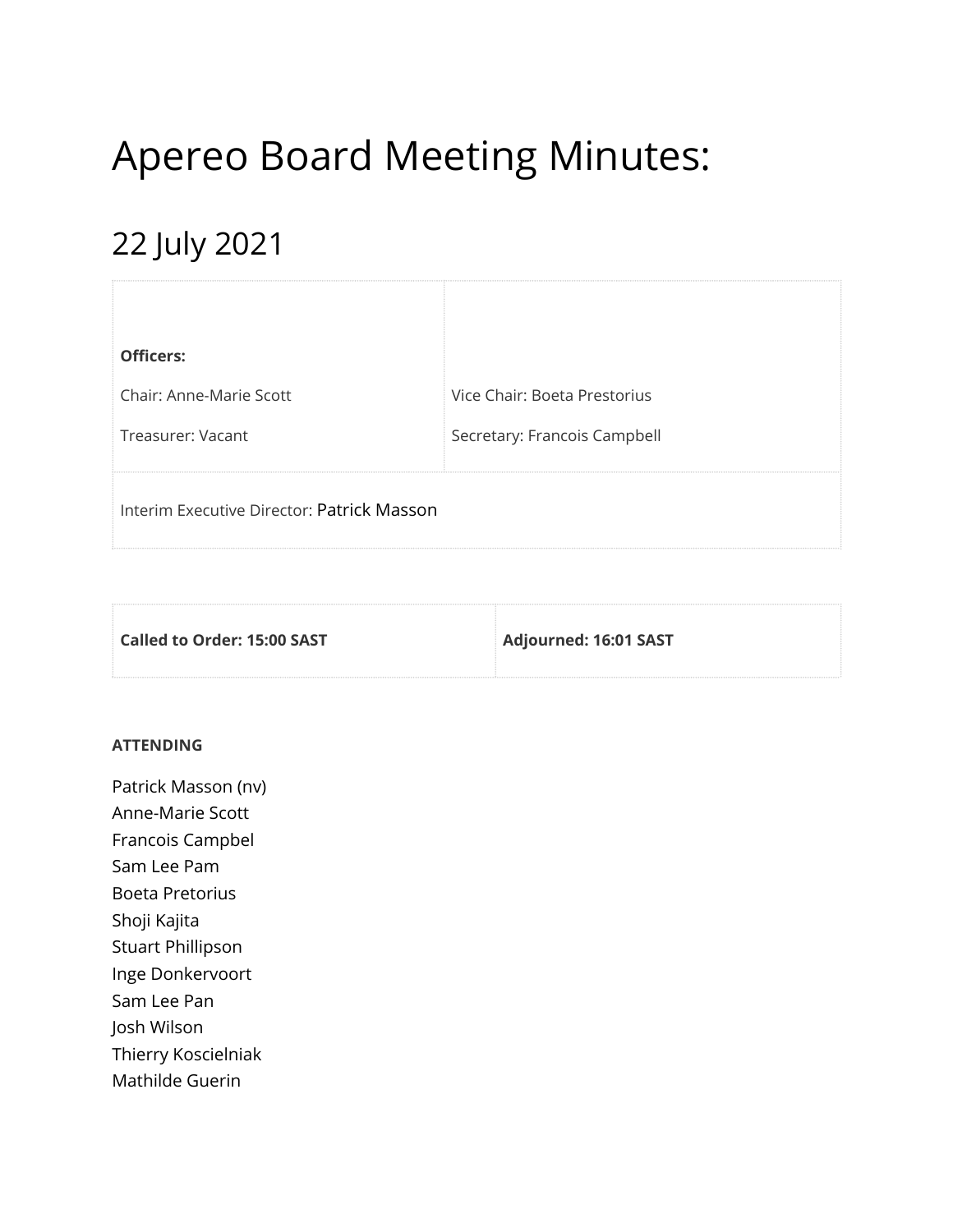Quorum is achieved: 10

#### **Agenda**

#### 1. **Apologies for Absence:**

1.1. Salvador Pellicer

### 2. **Welcome New Board Member, Josh Wilson**

- 2.1. Welcomed and introduced himself. Looking forward to working with the board to do useful things
- 2.2. Introductions of the board members to Josh.

### 3. **Minutes of the May Call**

- 3.1. Accuracy and approval
	- 3.1.1. Moved: Boeta Pretorius
	- 3.1.2. Seconded: Stuart Phillipson
- 3.2. Matters Arising:
	- 3.2.1. None

# 4. **Confirmation of decisions taken since May meeting**

- 4.1. Appointment of Interim Executive Director
	- 4.1.1. Successfully appointed Patrick Masson as our Interim Director, we are delighted and optimistic about the appointment.
	- 4.1.2. Appointment was confirmed via email and officialised today.

# 5. **Financial Reports**

- 5.1. Audit second draft report available
	- 5.1.1. **Action:** The board finance group to review, comment and reply to the audit.
	- 5.1.2. Subsequent discussion to be given attention.
	- 5.1.3. 2 points of clarification have been shared with the finance group.
- 5.2. Current membership list with invoicing.
	- 5.2.1. Recent changes in the status of membership discussed.
- 5.3. Reports from Accountants **not received (as of 23rd June).**
	- 5.3.1. Conversation with the accountants have been emphasised to delivering the reports on the agreed upon dates.
	- 5.3.2. Introduction of the Interim ED will be made to the accountants as well as a reminder of timely reporting
- 6. **Election of Officers**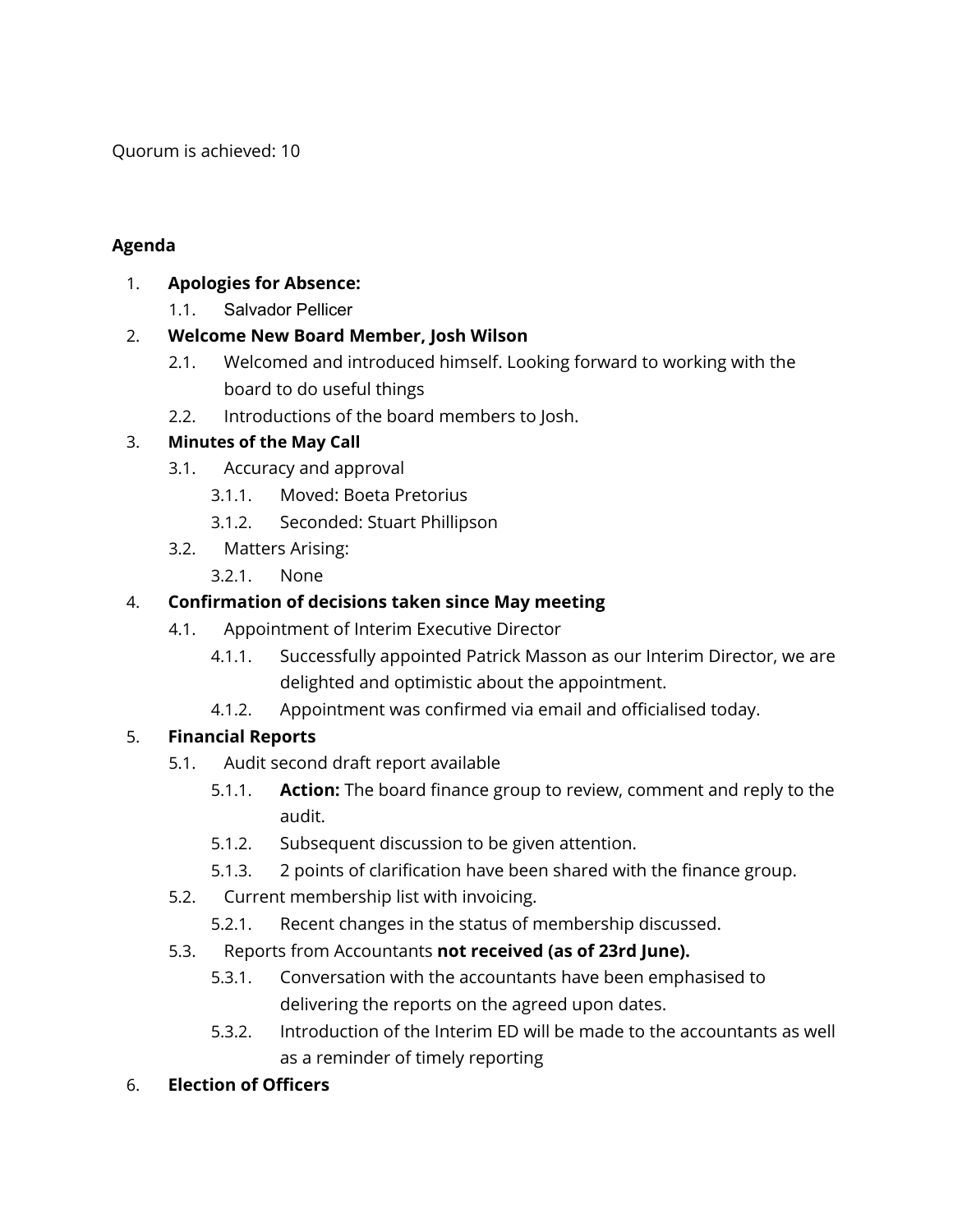- 6.1. Foundation Board Chair
	- 6.1.1. Nomination Anne-Marie Scott
		- 6.1.1.1. Affirmed Nem Con
- 6.2. Foundation Board Vice-Chair
	- 6.2.1. Nomination Boeta Pretorius
		- 6.2.1.1. Affirmed Nem Con
- 6.3. Foundation Secretary
	- 6.3.1. Francois Campbell Volunteered and affirmed.
- 6.4. Foundation Treasurer
	- 6.4.1. Vacant , will seek outside of the board.
	- 6.4.2. **Action:** an outline of standards and requirements to be created.
	- 6.4.3. Billing and management being centralized with Concentra.

#### 7. **Open Apereo 21 Discussion**

- 7.1. Framing Note
	- 7.1.1. Not the final report, but conversations that have surfaced in conversations.
	- 7.1.2. Attempted several quite challenging
		- 7.1.2.1. Full use of the Platform
			- 7.1.2.1.1. Some aspects worked very well:
				- 7.1.2.1.1.1. Flipped plenary worked well
			- 7.1.2.1.2. Tweaking in the future required around the
				- 7.1.2.1.2.1. Sponsored sessions
				- 7.1.2.1.2.2. Community sessions to be
	- 7.1.3. Numbers: 140 , huge variations in attendance throughout the conference
	- 7.1.4. Feedback
		- 7.1.4.1. As it was remote, dedicated and continuous attendance was challenging.
		- 7.1.4.2. Similar mix of participants year on year.
		- 7.1.4.3. Interesting shift in the balancing of the genders and an increase of female attendees.
		- 7.1.4.4. Video conferencing and Pandemic fatigue was mentioned.
		- 7.1.4.5. Recordings to be shared and monitored for interesting analytics.
		- 7.1.4.6. **Action:** Post-conference analysis to be performed.
		- 7.1.4.7. **Action**: Social media promotion to be performed on the recorded assets.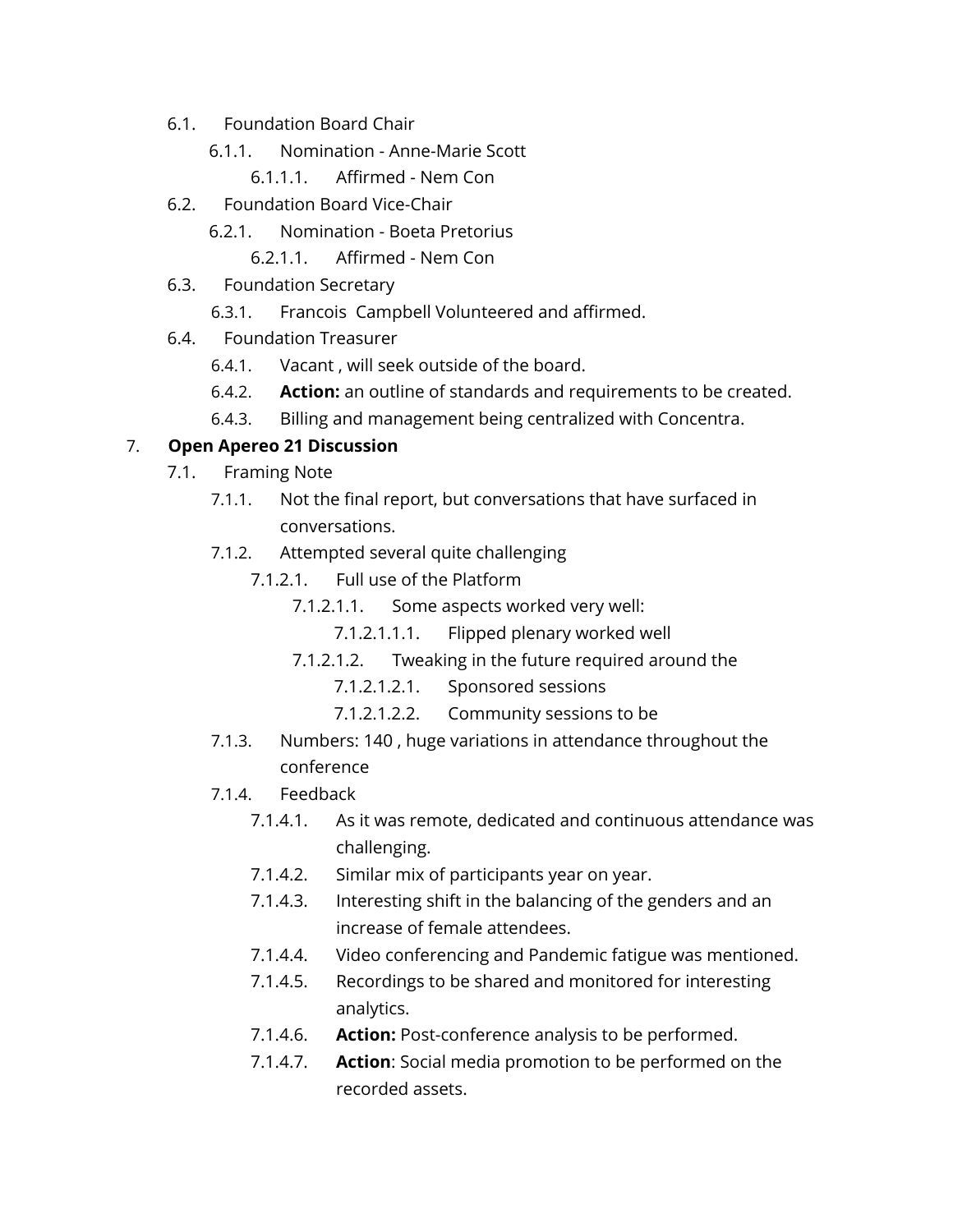7.1.4.8. Discussion on how to unlock South America, Latin and South East Asian and concern about not reaching these audiences.

#### 8. **Board Membership & Elections**

- 8.1. Individual Members Election (no candidates)
	- 8.1.1. Noted
- 8.2. Appointed Directors (up to 3)
	- 8.2.1. Board to consider whether to use this facility

#### 9. **Miscellaneous transition items;** social media accounts FB

9.1. Sam and Inge have volunteered to assist as the Facebook account holder.

#### **10. Future calls**

- 10.1. Timing
	- 10.1.1. To be polled by the board members.
- 10.2. Topics
	- 10.2.1. Risk of the board becoming separated from the software communities
	- 10.2.2. Software communities to be invited to the board meetings to be considered.
	- 10.2.3. Further discussions on how to have these conversations are to be pursued.

#### 11. **Pending Items:** Strategic Foci for 2021.

11.1. Consensus on holding over this for the following meeting.

#### 12. **Any Other Business**

**12.1. Formally recognising Ian's last board meeting and all the hard work performed by Ian's since its inception and continued contributions.**

#### **Notes**

#### **Article VI (7) Quorum:**

"Fifty percent (50%) of the entire Board of Directors shall constitute a quorum for the transaction of business at any meeting of the Board of Directors. The Board of Directors shall not conduct any formal actions, motions, decisions, policies or any related functions on behalf of the Foundation absent a quorum, unless specifically allowed under these Bylaws. The Directors present at a duly organized meeting of the Board of Directors may continue to do business until adjournment, notwithstanding the withdrawal of enough Directors to leave less than a quorum. Less than a quorum may adjourn any meeting of the Board of Directors." The Board currently has 11 voting directors, and 1 non-voting directors. The current quorum is therefore 6.